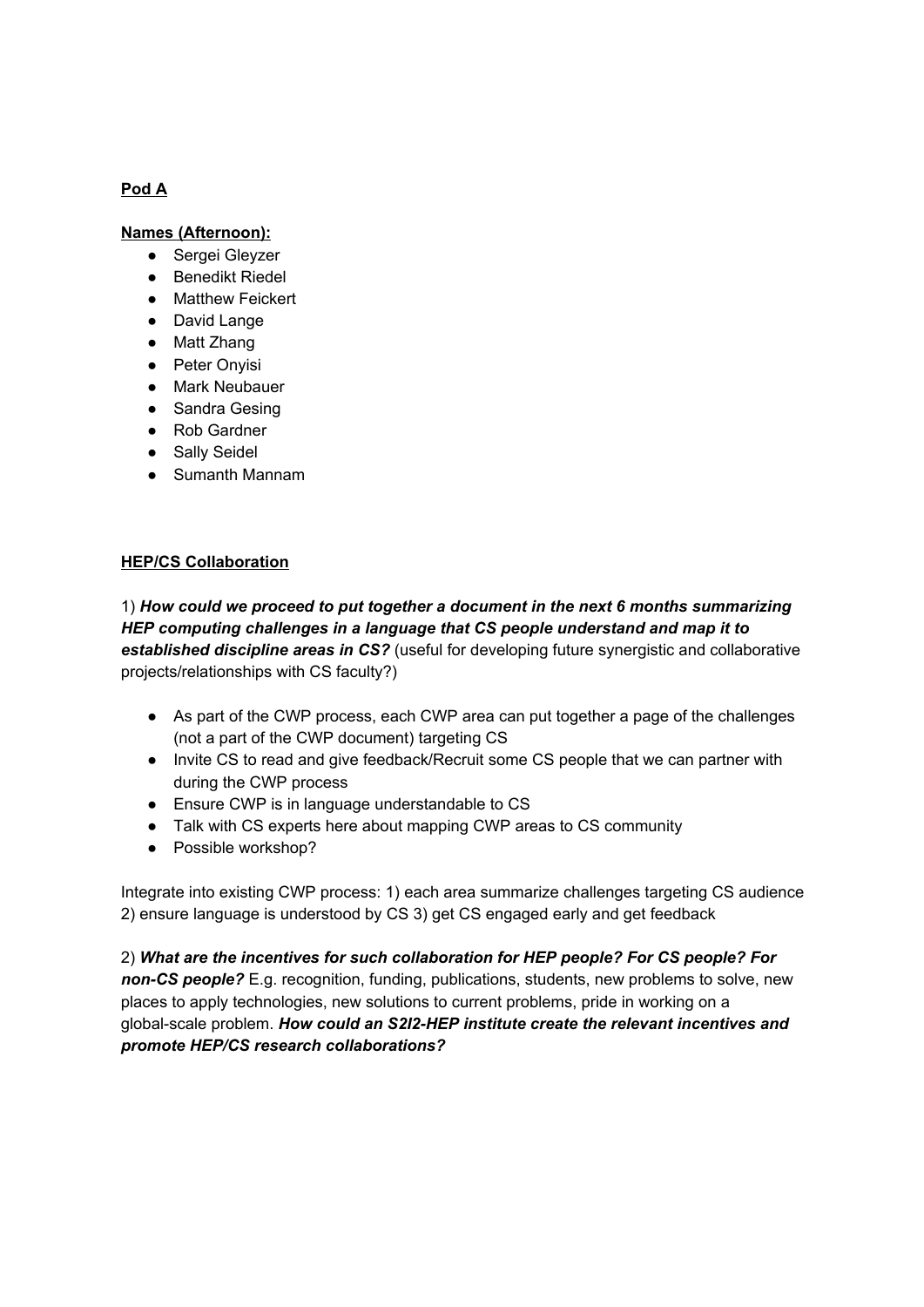- *● CS incentives: large datasets and challenging practical problems, Ph.D. and master theses, internships, research visits, future funding opportunities for CS proposals (domain applications),*
- *● HEP incentive: CS expertise and new ideas, access to people with different skillset and possible guidance (should we build what we think we want to build), CS perspectives on industry trends and tools which further HEP research*
- *● funding for people/projects at the HEP-CS computing interface*
- *● give credit for software work*
- *● fellowships*

## 3) *What can an S2I2-HEP institute do to create an environment of increased communication and awareness by individual HEP and CS researchers of each other's problems, expertise and research interests?*

- Create broader ties to the communities
- Steering committee with HEP and CS researchers
- Create exchanges: teach each other about what's going on
- Virtual seminar series & meetings?
- Hackathons
- Workshops
- CS Courses (program/curriculum) for HEP graduate students to take
- Send people to external conferences (CS, ML) and (data science, CS, ...) departments
- Host datasets
- Challenge problems

## 4) *Will HEP have anything interesting to offer in 5-10 years for CS researchers?*

- Unique datasets
- Practical challenges (e.g., storage, distribution)
- Areas to apply new ideas (eg. ML...)

## **S2I2-HEP Scope**

5) The S2I2-HEP will not be trying to solve all problems for HL-LHC or HEP for that matter. Rather, it will be laying out a set of software activities for US Institutions for which the US can play a leading role. *What are the areas that the S2I2-HEP should play a leading role in, informed by activities and interests within the US HEP and US CS communities?*

- Machine Learning
- Distributed computing
- Data management and delivery
- Storage
- Languages